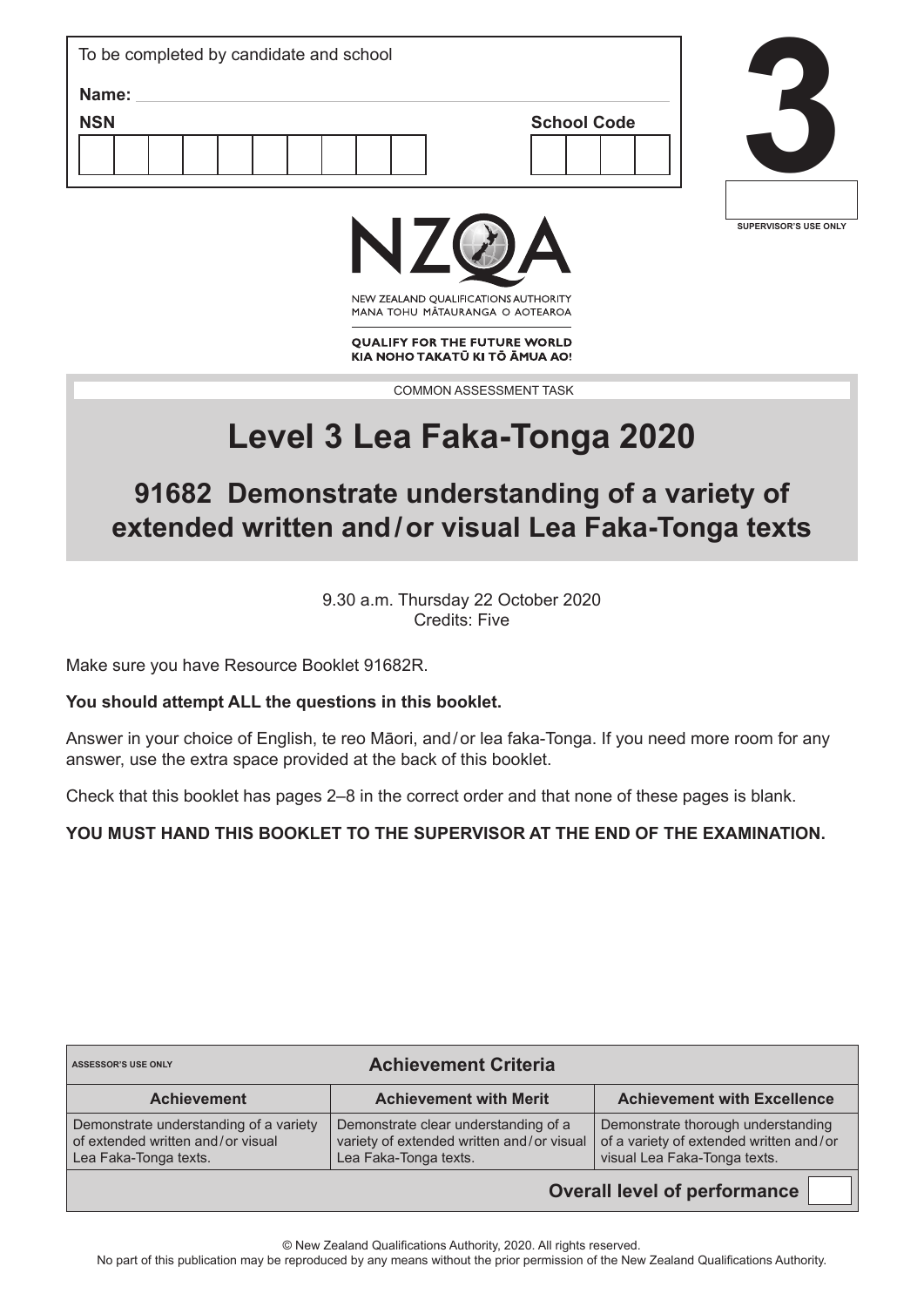### **QUESTION ONE:** *Ongoongo* **(News report)**

Read Text A on pages 2 and 3 of the resource booklet.

(a) *Fakamatalaʻi 'a e 'uhinga 'oku mahuʻinga ai ke fakahoko 'a hono langa 'o e hala-fakakavakava Fanga'uta.* Explain why it is important to have the Fangaʻuta bridge built.

**ASSESSOR'S USE ONLY**

2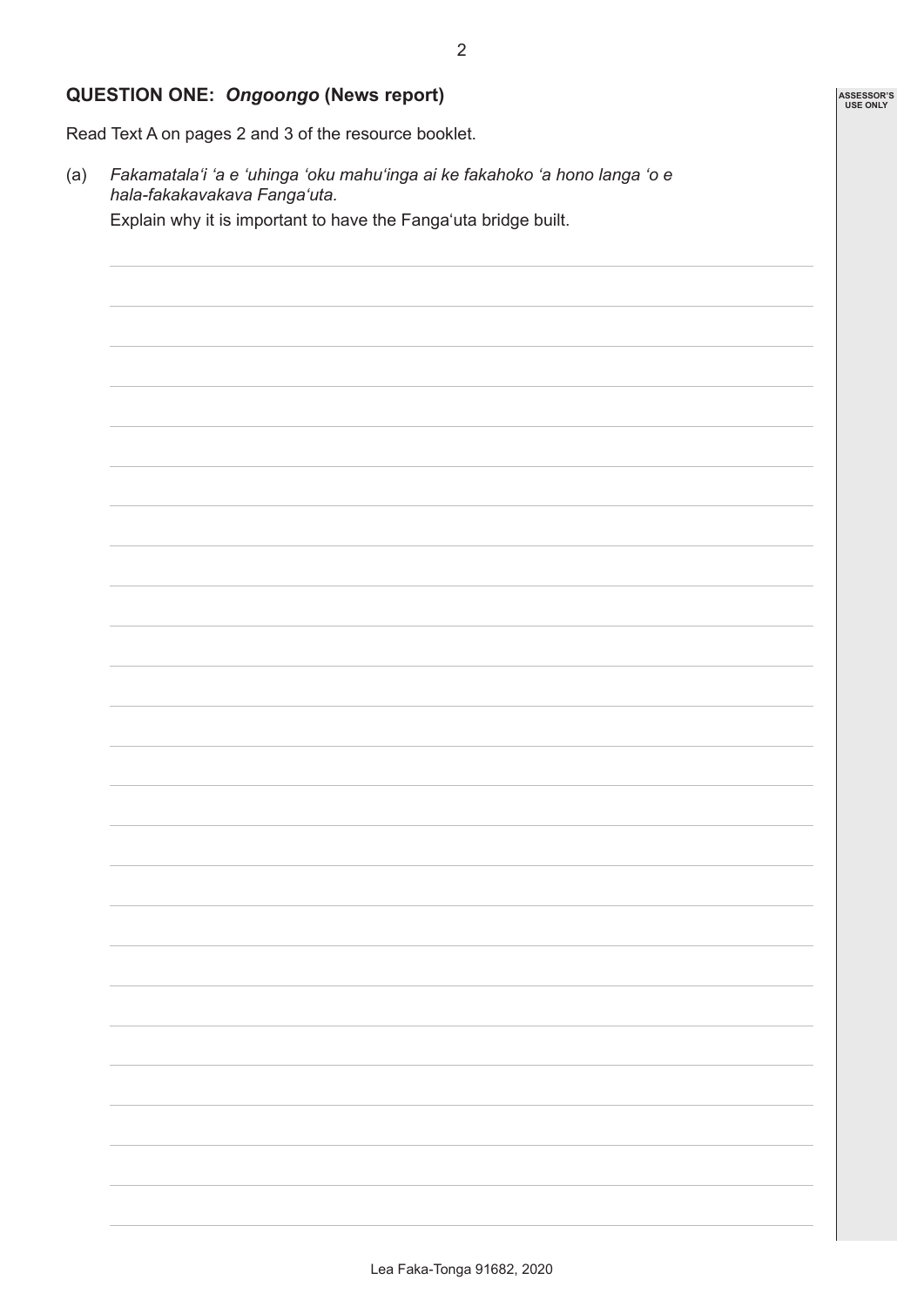(b) *Ko e hā e 'uhinga 'e fu'u mamafa ai hono langa 'o e hala-fakavakava Fangaʻutaˊ? Fakamatala'i fakaikiiki mai ho'o taliˊ 'o ngāue'aki e fakamatala 'i he konga tohi.* Why will it be expensive to build the Fangaʻuta bridge? Explain your answer with details from the text. **ASSESSOR'S USE ONLY**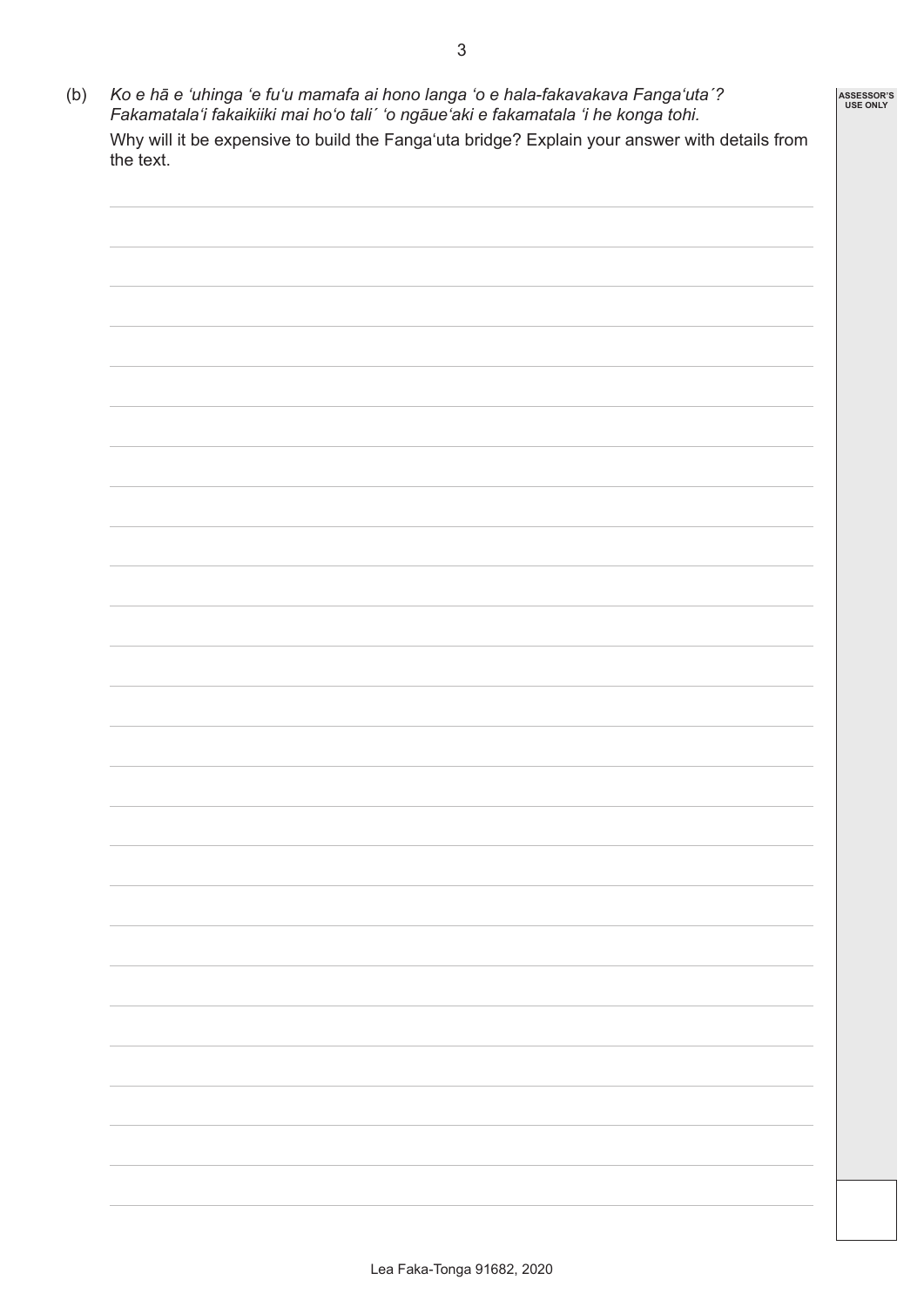#### **QUESTION TWO:** *Fakaʻekeʻeke* **(Interview)**

Read Text B on pages 4 and 5 of the resource booklet.

(a) Fakamatala'i mai pe ko e hā e ngaahi uesia na'a' ne tataki 'a Lupe ke ngāue 'i he tafa'aki 'o *e faitoʻoˊ.*

Explain what influences led Lupe to a career in medicine.

(b) *ʻOku anga fēfē ʻa e vakai ʻa Lupe ki heʻene ngāue ko e toketā fai-tafa?* How does Lupe view her work as a surgeon?

**ASSESSOR'S USE ONLY**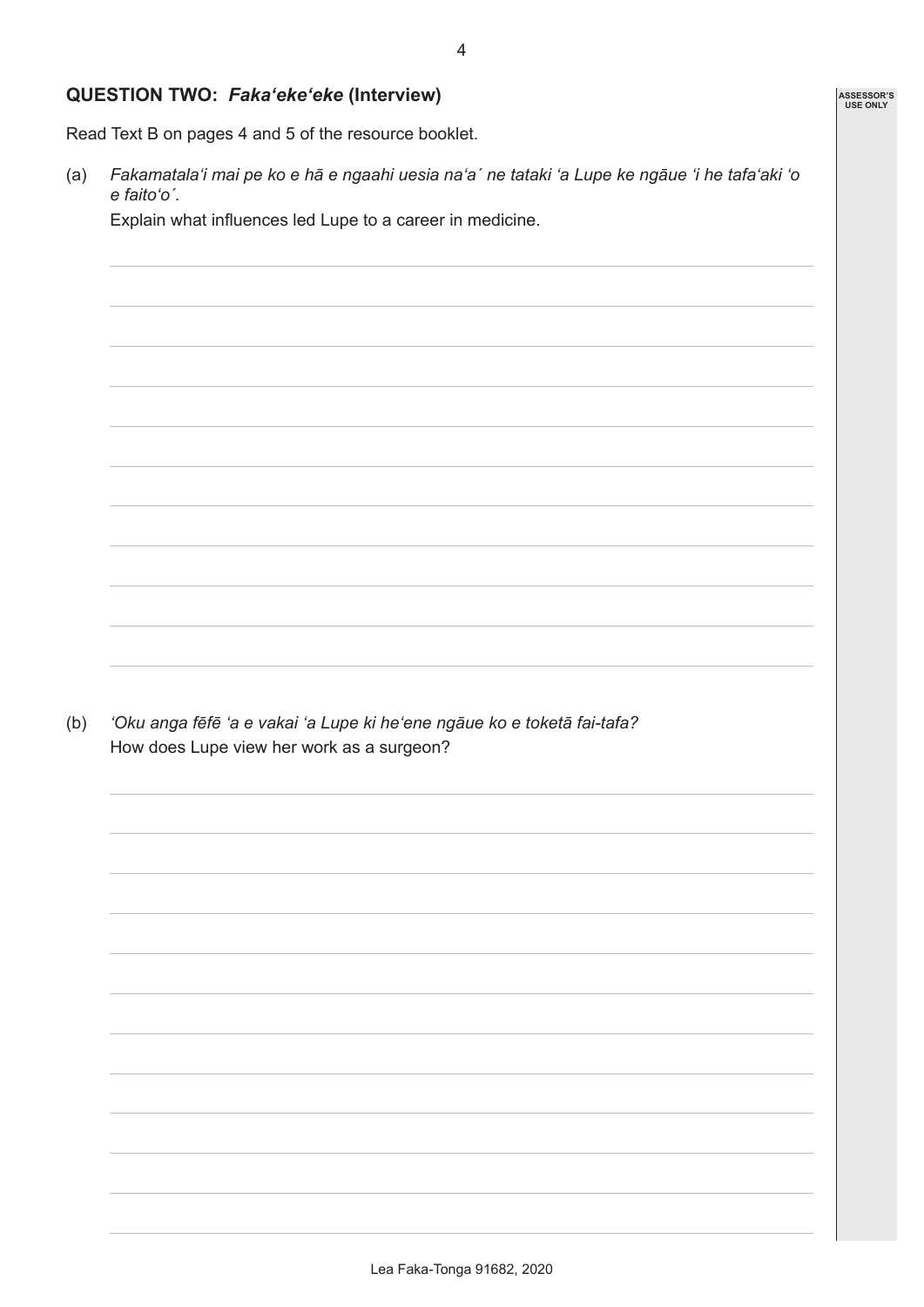(c) *Ko e hā 'a e ngaahi fekau 'oku fakaʻamu 'a Lupe ke vahevaheˊ?* What messages does Lupe want to share? **ASSESSOR'S USE ONLY**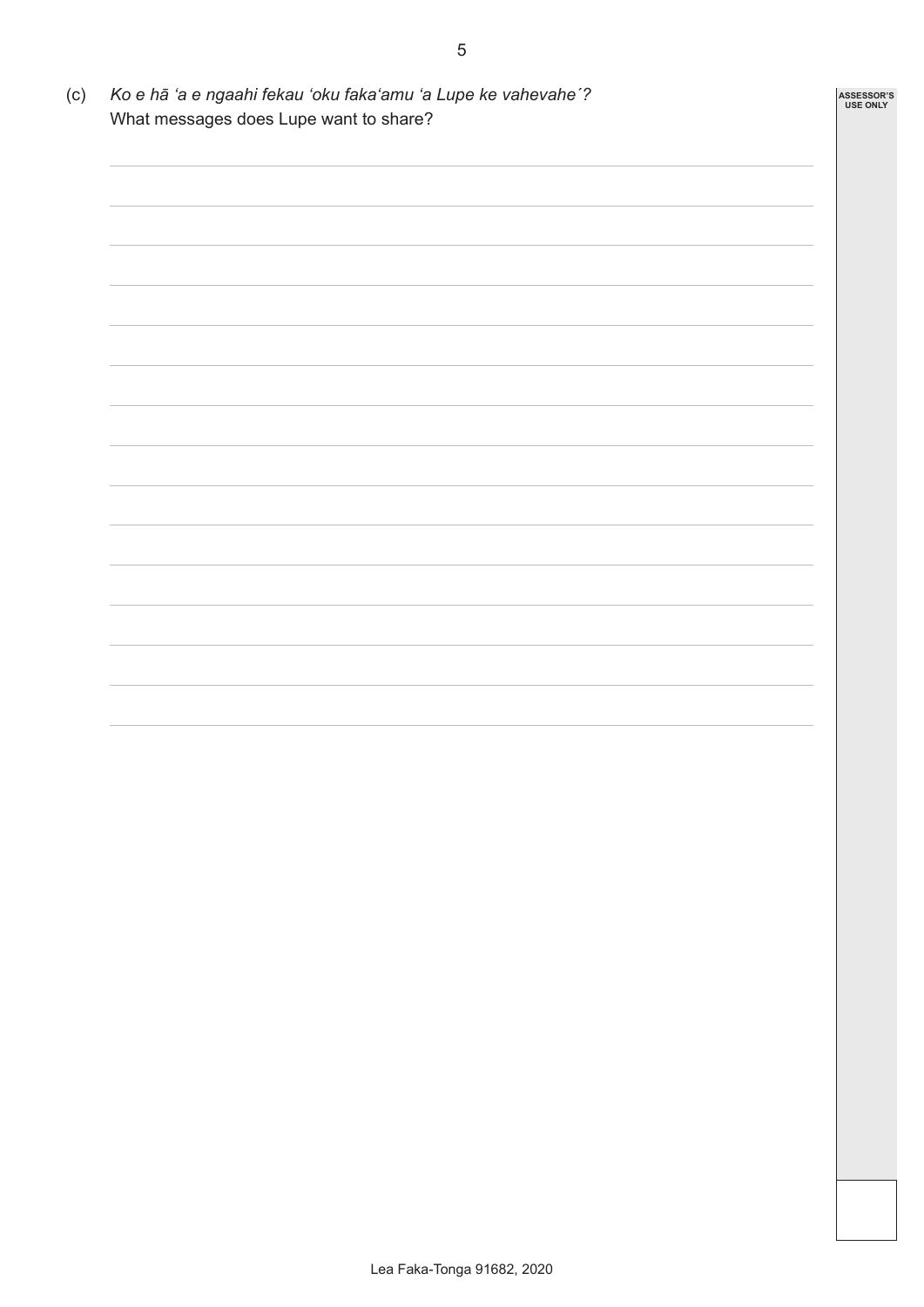#### **QUESTION THREE:** *Talanoa fakatātā* **(Parable)**

Read Text C on page 6 of the resource booklet.

(a) Ko e hā e 'uhinga na'e fakakaukau ai e tamai' ke ne vahevahe ange 'a e talanoa' ni ki hono *'ofefineˊ?*

Why do you think the father shared this story with his daughter?

(b) *Ko e hā ha 'uhinga 'oku toe loloto ange 'oku muimui mai he talanoa fakatātā ko ʻeniˊ?* What is the deeper meaning behind the parable?

**ASSESSOR'S USE ONLY**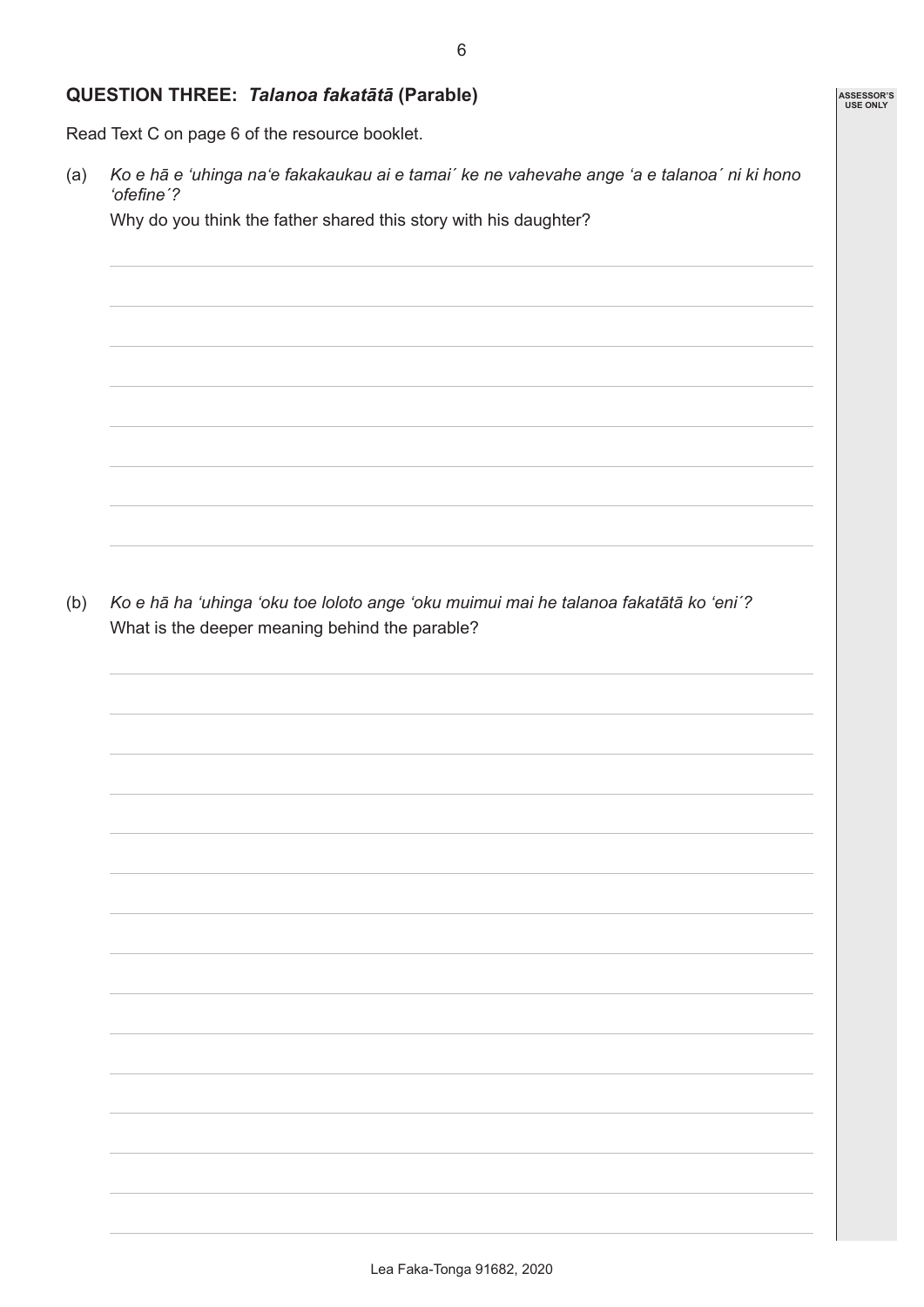

7